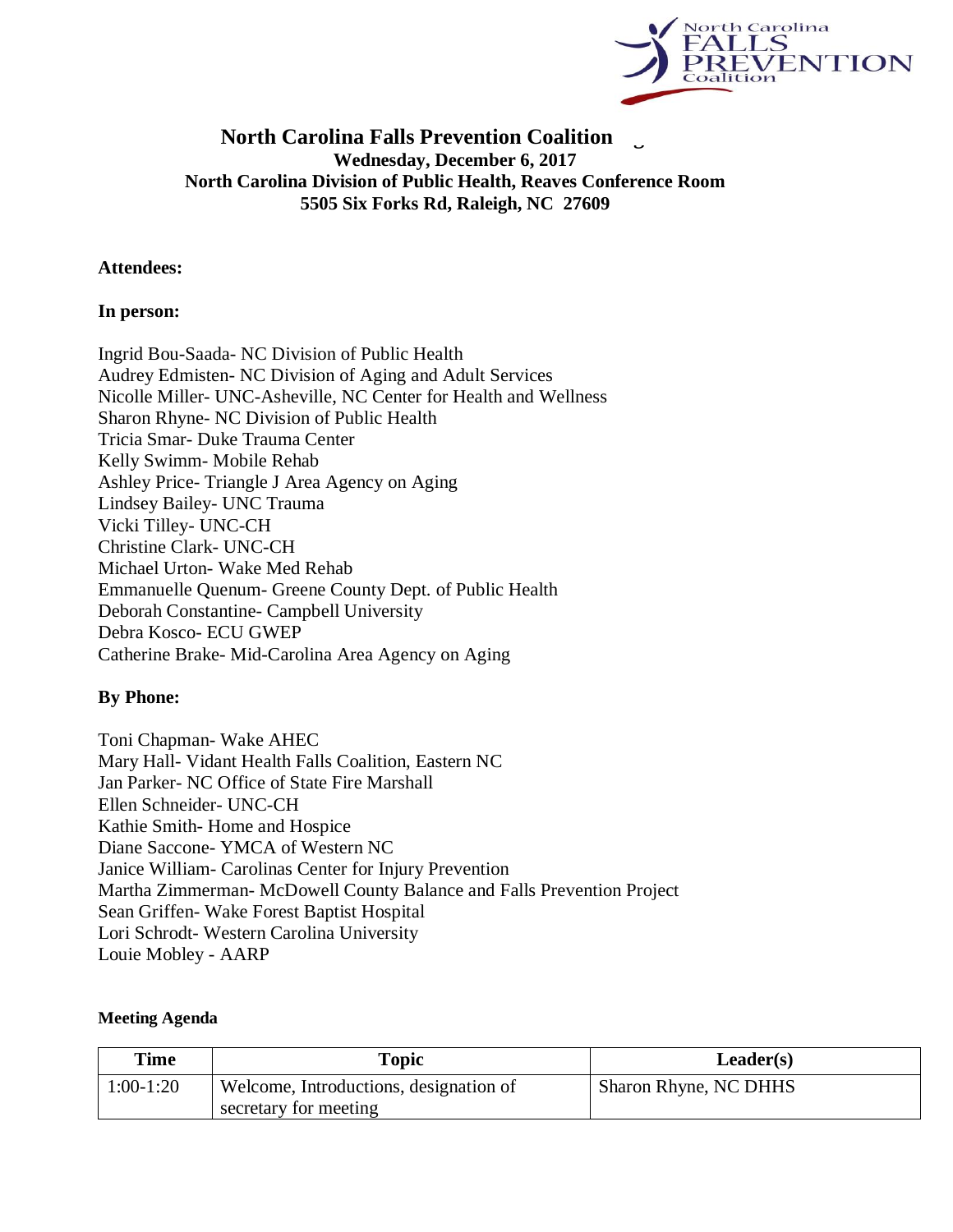| $1:20-1:45$   | Falls Prevention Awareness Week Survey and<br>Feedback.                 | Nicolle Miller, UNC-A; Ingrid Bou-<br>Saada, NC DHHS, all |
|---------------|-------------------------------------------------------------------------|-----------------------------------------------------------|
| $1:45-2:00$   | NC Healthy Aging Summit Update:                                         | Nicolle Miller, UNC-A; Ingrid Bou-<br>Saada, NC DHHS      |
| $2:00 - 2:15$ | DPH Update to Falls Prevention Website                                  | Ingrid Bou-Saada, NC DHHS                                 |
| $2:15-2:30$   | <b>NCCHW Falls Grant Update</b><br>Demonstration of Healthy NC Website: | Nicolle Miller, UNC-A;                                    |
| $2:30 - 2:50$ | Planning for 2018-                                                      | Vicki Tilley, UNC Aging and Health; All                   |
| $3:00-4:00$   | Discussion regarding organizing an RTP Falls<br>Coalition               | Nicolle Miller, UNC-A; All interested                     |

## **Falls Prevention Awareness Week Survey and Feedback- Ingrid Bou-Saada, NC Department of Health and Human Services and Nicolle Miller, UNC-A Center for Health and Wellness**

Ingrid reported that she took the survey template from last year and modified for 2017. The link for the survey is [https://www.surveymonkey.com/r/BP3TTMV.](https://www.surveymonkey.com/r/BP3TTMV) **Due back by Dec. 12, 2017**. Ingrid will compile for state of NC. **Ellen stated that the survey results are compiled into compendium by NCOA. Information is summarized and used for advocacy with congress, so it is important to provide the information.** 

# **Reviewed Fall Prevention Activities of those attending meeting: All**

Mary Hall- Eastern NC Falls Coalition had displays at Fitness Center Ellen Schneider presented at NC Pharmacy Association about falls prevention Dianne Saccone- Western YMCA performed balance screenings Mike Urton- WakeMed had an educational fair in a hospital courtyard. Deborah Kosco- Supported community fall prevention screenings Martha Zimmerman- Facilitated the formation of a Falls Prevention Special Interest Group at the North Carolina Physical Therapy Association Fall Chapter meeting with ratification of bylaws. Currently, there are plans to develop a larger initiative for member to participate in Fall prevention activities in 2018. Martha stated that she also provided education for local PTs and OTs in September Kelly Swimm- Mobile Rehab participated in Falls awareness fair in Pittsboro Vicki Tilley- ElderFit In Home Rehab partnered with UNC Physical Therapy and held Fall prevention screenings at senior centers in Orange county (Seymour Center and Passmore

Center) and held a screening at Durham Center for Senior Life. Did Falls prevention presentations as part of Senior Striders program in Orange county.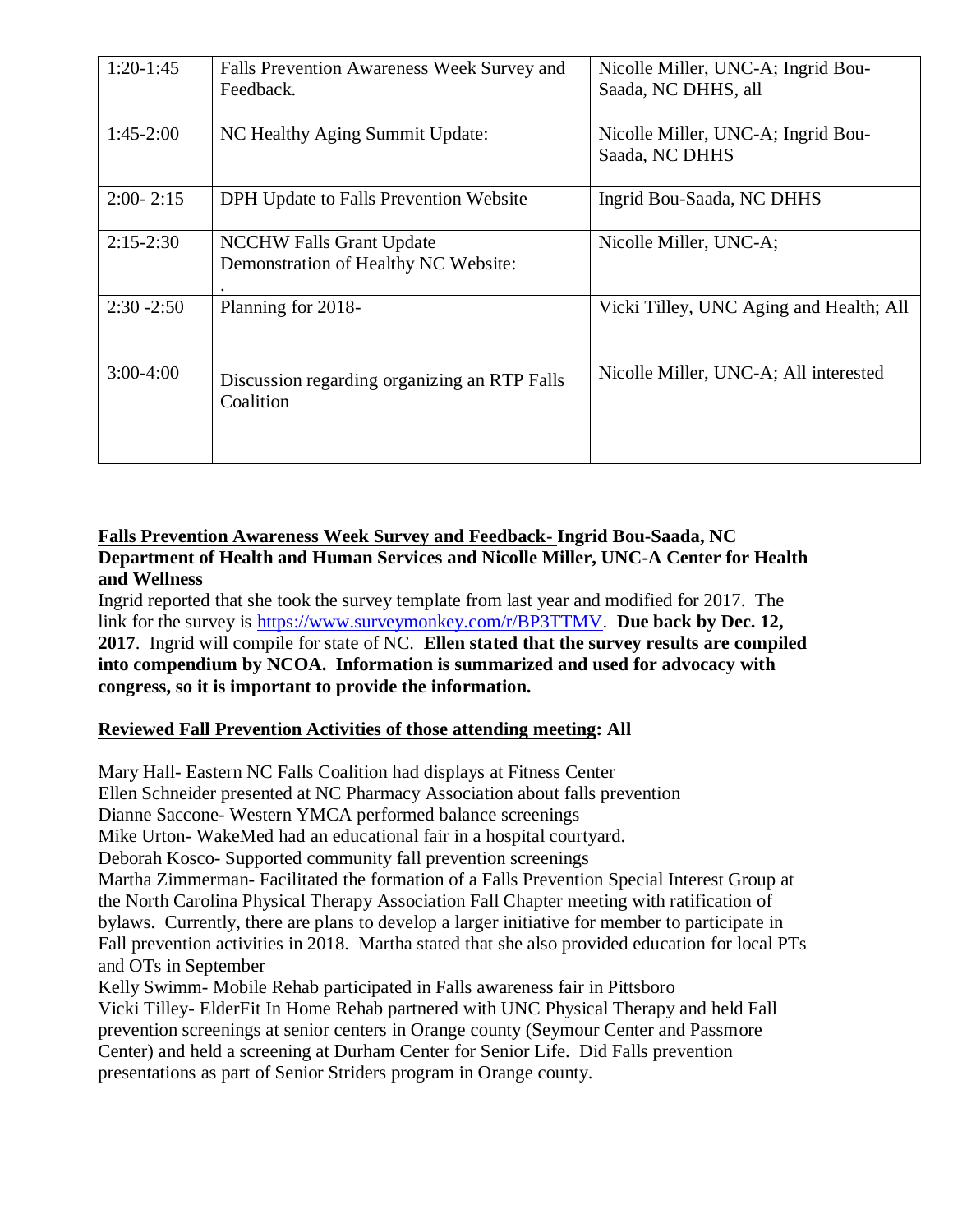Everyone encouraged to complete the survey for NCOA.

## **NC Healthy Aging Summit Update: Ingrid Bou-Saada, NC Department of Health and Human Services and Nicolle Miller, UNC-A Center for Health and Wellness**

Nicolle reported that the Summit was held on Wednesday, August 23 at the Friday Center in Chapel Hill. Feedback about the summit has been mostly positive. 4 Different tracks:

- Behavioral Health
- Falls Prevention
- Chronic Disease Self- Management
- Bridging the Clinical-Community Gap

Toni Chapman reported that 214 registered and 194 attended. Feedback about summit included comments from a mix of people that wanted more theoretical vs. more clinical. Comments may have depended on professional background and positions. Discussion that there is a wide variety of professionals attending this meeting, so may be wanting information in different ways. Agreement that there are challenges when trying to meet needs of large mix of people. Some feedback included people wanting more information about Healthy Aging NC. Also, the recommendation to possibly expand more panel type presentations, and giving adequate time for the clinical-community panel.

2018 Summit may be further west due to funding source, likely Asheville but Winston Salem also being considered. Discussion of how to continue to communicate with attendees. Potential for sending out email to see if they want HA NC newsletter and/or link about joining NC Falls Coalition list serv.

# **DPH Update to Falls Prevention Website-** Ingrid Bou-Saada, NC DHHS

Ingrid started the conversation letting us know that she now has the capacity to dedicate time to updating the NC Falls Coalition website as part of her job description!

Currently, the NC Falls Coalition is used for repository for resources and information about regional coalitions. Some information is very out of date. Ingrid asked for suggestions to make the site more robust, useful, and attractive for users:

Ideas:

-Potentially begin to tie to social media.

-Possible Facebook link

-Looking at other Falls Coalition websites - Ellen to follow up with information from other states.

-Developing Partnership links

-Current NC Aging maps - NC DAAS has these on their website in the data reports section.

-Falls Data in easy to read and comparative formats

-NCOA Website links to NC Falls Coalition website.

- Developing categories under the Resource heading

-PowerPoint presentations presented at Falls Coalition meetings

-Link to Healthy Aging NC

-Link to Evidence Based practice resources at HANC

-Falls Coalition meeting agendas and minutes

-FAQs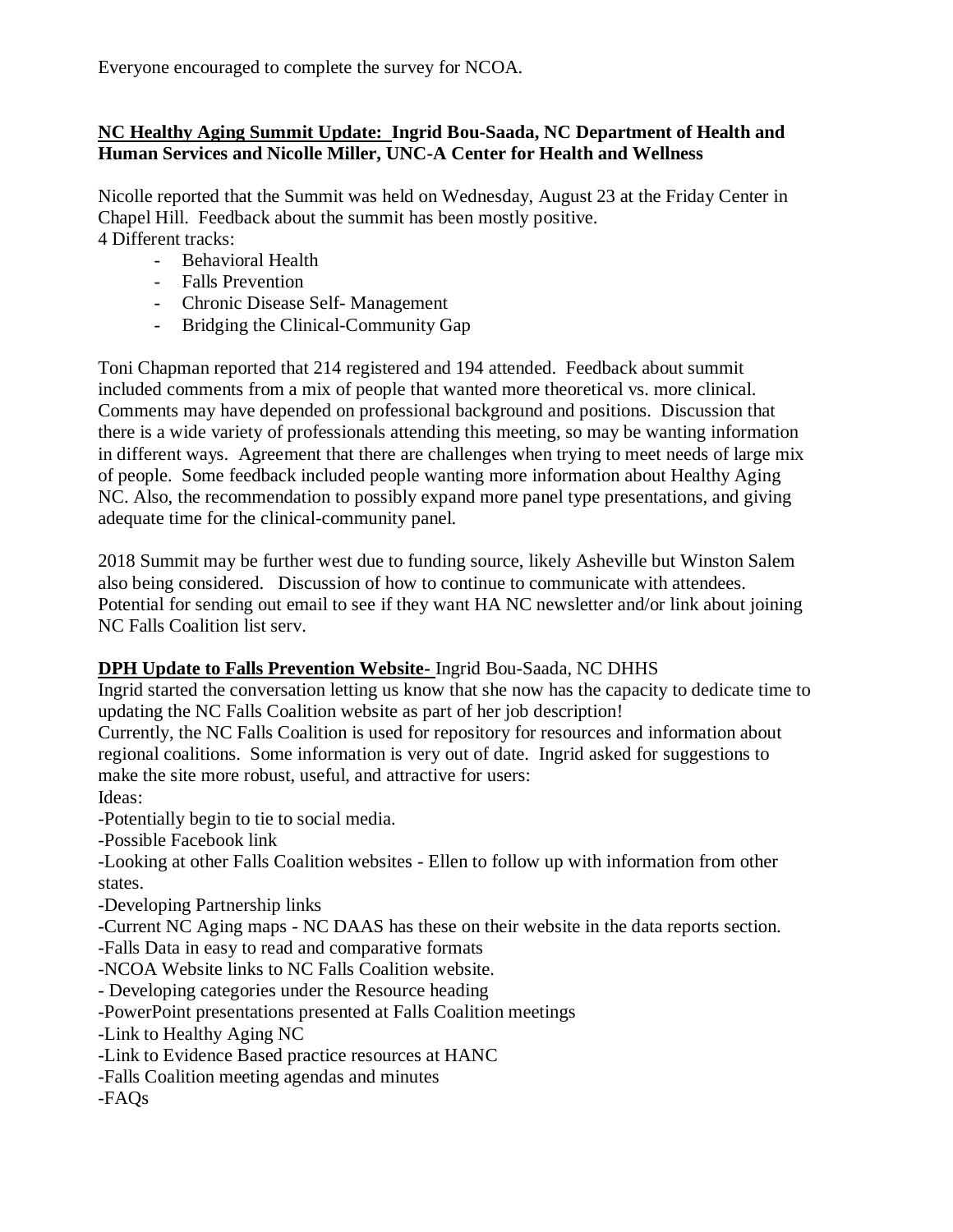-Portal for consumers

-Creation of Falls Coalitions hashtags to be used during events to link Social Media to website -Blog posts

Ingrid is starting to work on website update. She will plan to send out a link prior to next meeting on draft website to start getting feedback.

#### **NCCHW Falls Grant Update/Demonstration of Healthy NC Website: Nicolle Miller, UNC-A NC Center for Health and Wellness**

-Nicolle presented a PowerPoint presentation to review the history of grants for Falls prevention initiatives in NC and the recent grant awarded to the UNC Asheville NC Center for Health and Wellness in partnership with Mission Health ACO.

-Sharon pointed out that the NC Falls Coalition has been working on increasing awareness and advocacy of Falls Prevention programs in an organized way since 2008 with low resources. She attributes this to the strength of partnerships and participants.

Nicolle reviewed the Healthy Aging NC website: Purpose of website- "Create a well-informed community where people can access high quality evidence-based healthy aging programs where they live, work, play, pray". Please access website at [www.healthyagingnc.com](http://www.healthyagingnc.com/) for details.

Nicolle emphasized that providers of evidenced based programs should enter their program schedules on the Healthy Aging NC website to let them know that the program is being offered and where to maximize the resource for consumers. Data for programs like A Matter of Balance and Tai Chi should be sent to Healthy Aging NC. The website houses the most up-todate data forms.

Nicolle's PowerPoint presentation is also attached to this email.

## **Planning for 2018- Vicki Tilley – UNC-CH, All**

-Review of strategic plan- The group acknowledged that the current strategic plan is out of date and that all goal had been met. Decided that it would be a good time to organize a steering committee to meet and begin to develop a new strategic plan.

- Steering committee members:

Vicki Tilley- UNC-CH Center for Aging and Health Nicolle Miller- UNC-A NC Center for Health and Wellness Audrey Edmisten- NC Division of Aging and Adult Services Sharon Rhyne- NC Division of Public Health Ingrid Bou-Saada- NC Division of Public Health Ellen Schneider- UNC-CH Center for Aging and Health

- The group discussed possible initiatives/goals to establish for new strategic plan. Ideas included:

> -Problem solve how to reach out to Primary care providers re: Fall prevention risk factors and interventions.

-Ways to strengthen community/clinic partnerships.

-Community health worker engagement

-Falls prevention as part of Medicaid reform in NC.